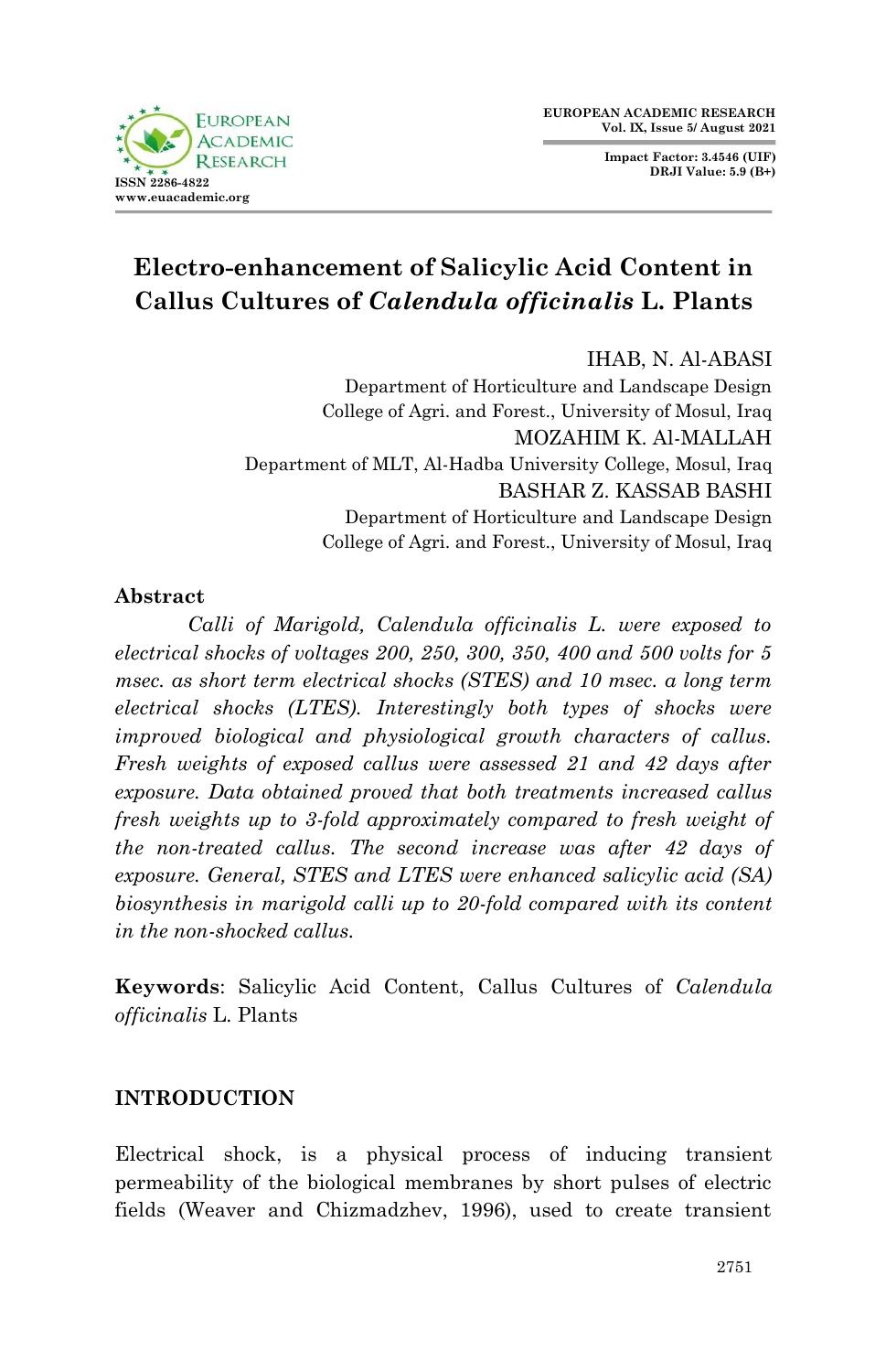pores in plant cell membrane (Smith, *et al.*, 2004; Dev, *et al.*, 2000). Although cell wall is an obstacle to these molecules, cell plasmapheresis before electric treatment causes a partial rupture in the cell wall (Aouida, *et al.,* 2003). These physical phenomena caused by pulsed electrical energy have several applications biotechnologies (Sonoda and Takamura 2014) such as in protoplast electrical fusion (AL-Nema and AL-Mallah, 2020). Researchers benefited from these cellular changes in cells in plant tissue culture experiments, they (Rathore and Goldsworthy, 1985a) referred to the increasing of callus growth of tobacco up to 5-fold by passing electric shock currents between the cultures and the medium. Other workers reported an increasing in callus growth, protein and chlorophyll content as callus exposed to electrical shock (Al-Mallah and Salih, 2003). Marigold, *Calendula officinalis* L. is an annually plant (Asteraceae) cultivated for ornamental and medicinal purposes in Europe and Americas (El-Nashar and Asrar, 2016). Phenolic compounds are of great importance for human health (Martins, *et al.*, 2016) and such salicylic acid compound was harvested from Marigold plants (Larçin, *et al.,* 2015). Salicylic acid is the most important of these as containing an aromatic ring with a hydroxyl group or its derivative, found in plants (Busia, 2016). The best-known natural SA derivative is salicin (ß-glucoside salicylic alcohol) which synthesized in the chloroplast (Allasia, *et al.,* 2018). This investigation aimed to demonstrate the role of electrical shock on growth indicators (fresh weight, total proteins) and salicylic acid biosynthesis of marigold callus.

## **MATERIALS AND METHODS**

## **Callus Cultures production**

Cultures of young and active callus were produced from sterilized leaf explant according to a recent protocol, using MS (Murashige and Skoog, 1962) medium supplemented with 1.0 mgL<sup>-1</sup> of BAP and fortified with 32 gL-1 sucrose (Al-Abasi *et al.,* 2018).

## **Exposing Callus to Electrical Shocks**

One-gram sample of callus (5 samples/treatment) were placed in liquid MS medium in a glass chamber of the device (Al-Mallah, 2002). Samples were exposed by pass electrical pulses 200, 250, 300, 350,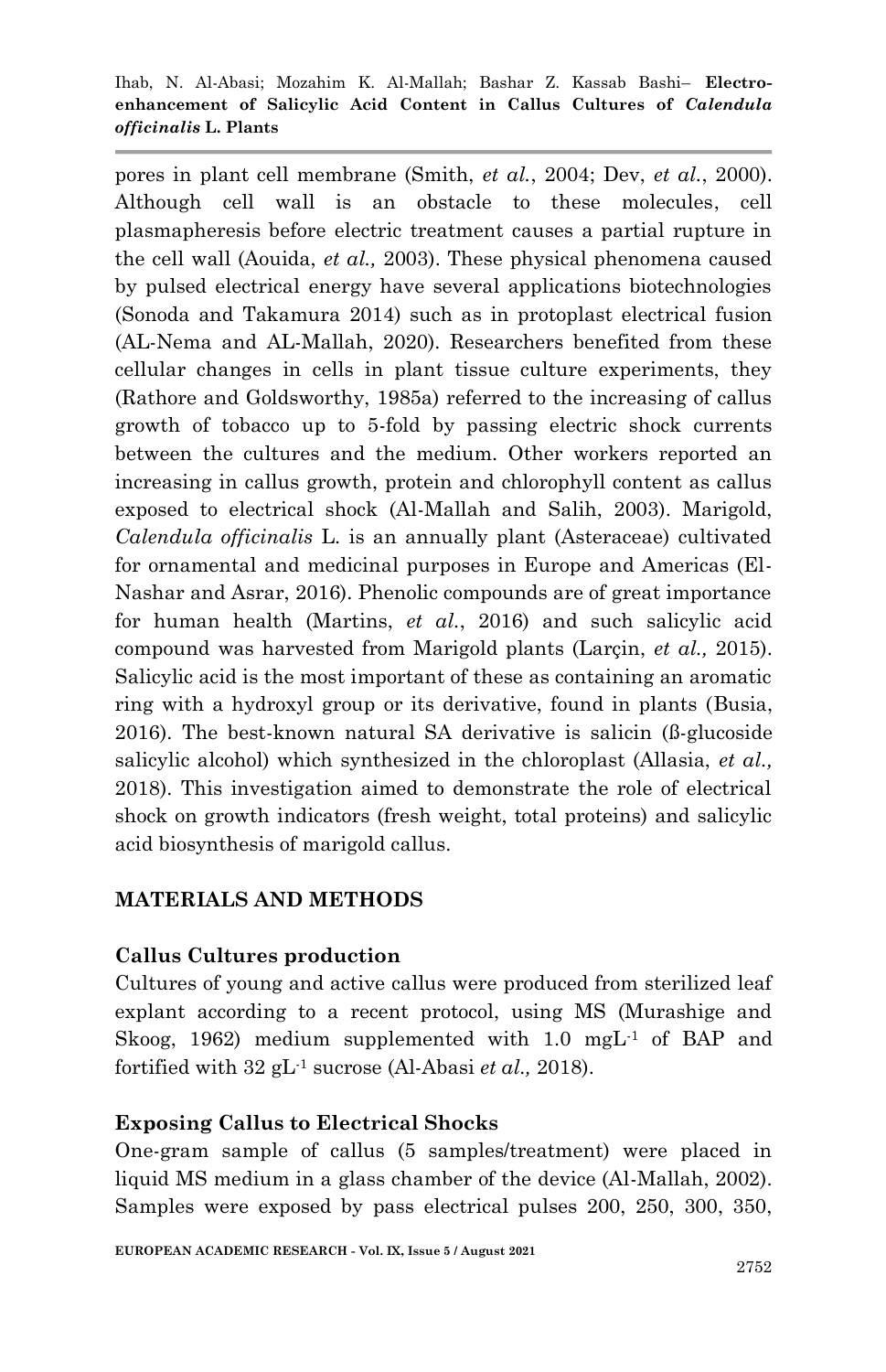400 and 500 volts for 5 mesc. represented short term electrical shock (STES) and for 10 milliseconds at the same conditions represented long term electrical shock (LTES). All shocked calli samples were transferred to sterilized filter paper to removing traces of liquid media. Then transferred to the surface of 20 ml of agar solidified MS medium provided with  $32 \text{ gL}^{-1}$  sucrose and supplemented with 1.0 mgL-1 NAA, 1.0 mgL-1 BAP, as well as non-shocked callus samples. Specimens were incubated at  $25 \pm 2$  °C in culture room conditions subsequently. Shocked and non-shocked calli were sub-cultured every 21 days on the same MS medium mentioned above.

### **Total Proteins Measurement**

Total proteins in shocked and non-shocked calli were estimated (Lowry *et, al.,* 1951). One-gram sample of each shocked and nonshocked fresh calli were grinded in prior cooled mortar in the presence of 5 ml of 5% Trichloroacetic acid (TCA) and mashed by pestle. Total proteins were measured at 660 nm wave length (UV Spectrophotometer, UV-1800 SHIMADZU, Japan).

#### **Salicylic acid Extraction and Deconjugation**

Extraction and purification of salicylic acid from Marigold calli samples was preformed according to the standard protocol (Allasia *et al.,* 2018) as in below:

## **Preparation of Samples**

Four hundred mg of shocked and non-shocked calli were each transferred to pre-cooled mortar and immersed into 5 ml of liquid nitrogen. Calli tissues were grind at room temperature, then callus powder transferred to 2.0 ml eppendorf tube, immediately 1.6 ml of 70% ethanol was added. Vortexed the samples for 1.0 min., centrifuged at 10000 x*g* for 10 min. at room temperature. Supernatants were transferred to 15 ml sealed tubes. One more time 1.6 ml of 90% methanol was added to the remaining sediment, vortexed again for 1.0 min. for re-extraction. The mixture was centrifuged at the same conditions and supernatant was added to the stock in 15 ml sealed tubes.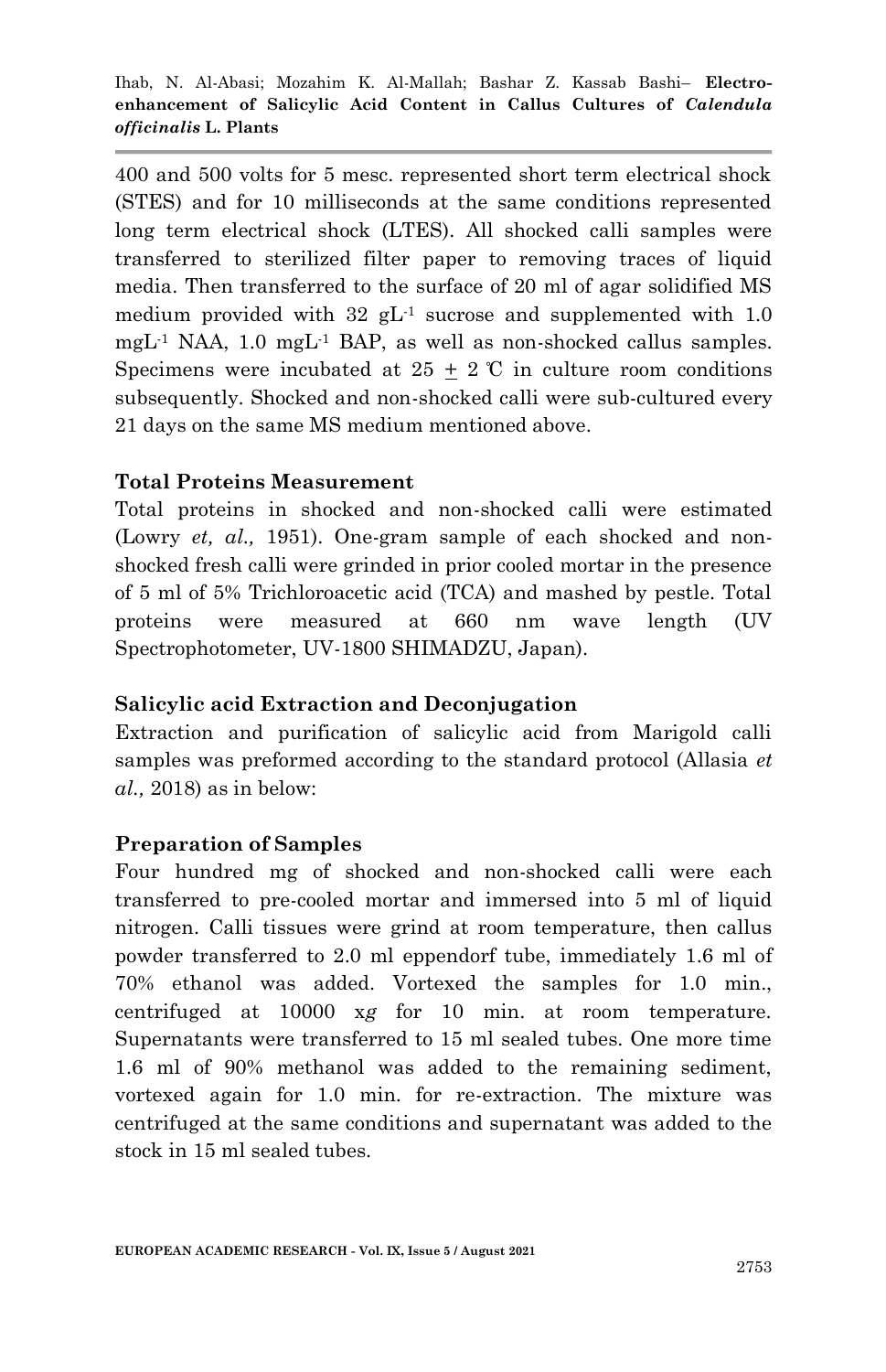#### **Free Salicylic acid Deconjugation**

Both clear supernatants and pooled solutions previously produced contain free and conjugate salicylic acid. Two ml of supernatant samples were each transferred to 2.0 ml microcentrifuge tubes to evaporate EtOH and MeOH by warm airstreams for 2.0 h. Remaining supernatants were transferred to microcentrifuge tubes  $(2.0 \text{ ml})$ capacity) and concentrated up to approx. 600 µl by evaporating alcohol by the same method. To the remaining aqueous solution 65 µl of 20% of aqueous TCA (w/v) was added. Then 650 µl of ethyl acetate and cyclohexane 1:1 (v/v) was added, vortexed for 30 sec., and centrifuged for 2.0 min. at 10,000 x*g* for phase separation. The upper organic phase was transferred to a new 2.0 ml Eppendorf tube, aqueous phase re-extracted again with 650 µl of ethyl acetate-cyclohexane mixture, centrifuged for 2.0 min. at 10,000 x*g* for phase separation. The solvents were evaporated for 30-45 min. up to dryness, the dry residue solubilize in 100 µl of 10% aqueous methanol  $(v/v)$  containing 0.1% aqueous trifluoracetic acid TFA (v/v), and vortexed for 1.0 min. Finally, the samples became ready to assessed by HPLC. Salicylic acid standard stock solutions were prepared immediately in day of injection into HPLC device as standard sample, accurately weighing 100 mg of pure salicylic acid (BDH-England) transferred to 250 ml volumetric flask, 100 ml of distilled water was added for dissolve.

#### **Detection & Quantification of SA**

Salicylic acid was identified and quantified by reverse phase HPLC (High-performance liquid chromatography Sykman-2014-Germany). Twenty microliters of sample were injected in HPLC, separation conditions were carried out using  $5 \mu m$  C-18 column (250 x 4.6 mm) at 30 °C, aqueous MeOH gradient from 10%  $(v/v)$  used as a linear at 1.0 ml/min. of flow rate, fluorometric detector (excitation at 305 nm; emission at 407 nm). Concentrations of salicylic acid were quantified by comparing peak area of standard salicylic sample with peak area detected from calli samples at the same conditions using the standard equation:

$$
Cx(\mu g/g) = \frac{Ax \times \text{ total volume of extract } (\mu l)}{\text{RFx} \times \text{Aref} \times \text{ sample weight } (g)}
$$
  
RFx = 
$$
\frac{\text{peak area of SA } x (1\mu g/ml)}{\text{peak area of reference SA } (1\mu g/ml)}
$$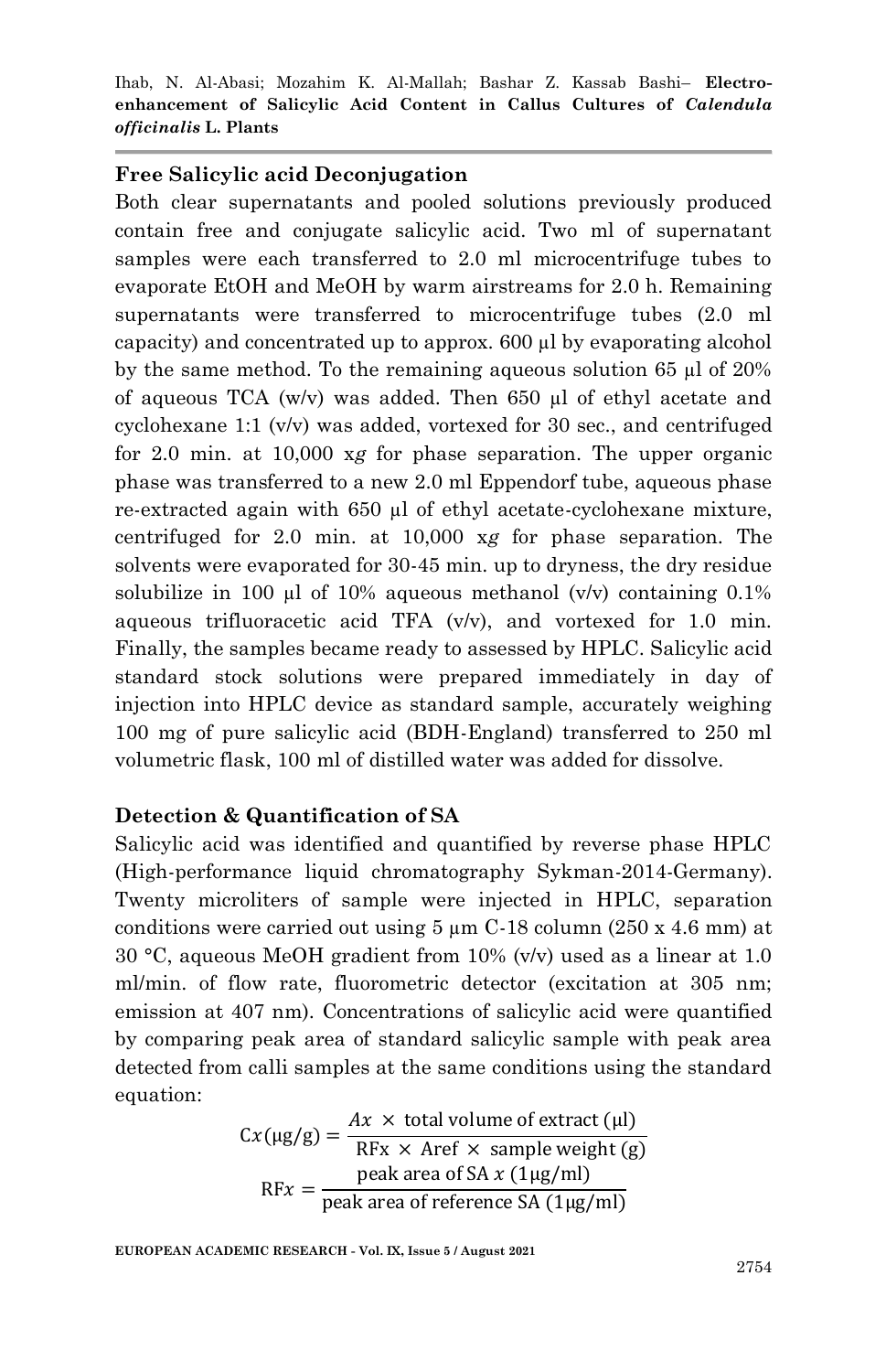Cx= concentration of salicylic acid in the callus samples.  $Ax = peak$  area of salicylic acid in the callus samples.  $RFX =$  response factor of salicylic acid in the callus samples. Aref  $=$  peak area of 1 mg/ml of standard salicylic acid

## **Results Electrical Shocks Stimulate Callus Biomass**

Data proved that exposed callus to electrical shock for 5 msec. (STES) grown on agar solidified  $MS + 1.0$  mgL<sup>-1</sup> NAA + 0.1 mgL<sup>-1</sup> BAP medium enhanced its growth and biomass. Fresh weight of shocked calli reported more than twice fresh weights of non-shocked callus. Generally, all shocks sustained callus growth and increased biomass, and conserved viability and texture style of treated callus (Table 1).

| <b>Callus Fresh Weight</b>             |      |       |                                |      |       |  |  |  |  |
|----------------------------------------|------|-------|--------------------------------|------|-------|--|--|--|--|
| (g <sub>m</sub> )                      |      |       |                                |      |       |  |  |  |  |
| <b>Short Term Electr. Shock (STES)</b> |      |       | Long Term Electr. Shock (LTES) |      |       |  |  |  |  |
| Volts/msec.                            | 21d  | 42 d  | Volts/msec.                    | 21d  | 42d   |  |  |  |  |
| 200/5.0                                | 6.09 | 25.33 | 200/10                         | 6.08 | 23.38 |  |  |  |  |
| 250/5.0                                | 5.29 | 26.94 | 250/10                         | 7.16 | 29.77 |  |  |  |  |
| 300/5.0                                | 7.55 | 29.21 | 300/10                         | 7.22 | 32.51 |  |  |  |  |
| 350/5.0                                | 7.79 | 29.3  | 350/10                         | 7.5  | 33.97 |  |  |  |  |
| 400/5.0                                | 7.24 | 27.15 | 400/10                         | 8.34 | 30.0  |  |  |  |  |
| 500/5.0                                | 8.21 | 25.2  | 500/10                         | 7.32 | 21.14 |  |  |  |  |
| Non-shocked<br>Callus (cont.)          | 2.80 | 15.72 | Non-shocked<br>Callus (cont.)  | 2.80 | 15.72 |  |  |  |  |

**Table 1: Increasing pattern of fresh weight of leaf callus of** *Calendula officinalis* **L. exposed to short and long term shocks.**

\* Values represent the average weights of 5 replicates/treatment.

Similarly, exposed callus to the same shocks but for 10 msec. (LTES) encouraged growth and callus biomass (Table 1). This was reflected in increasing callus fresh weights after 21 days of exposure as compared with fresh weights of non-shocked callus. Average fresh weights of callus was gradually increased at mild voltages steadily with the raising of voltages to achieve high weight at 400 V/10 msec. after 21 days of exposure. But at 42 days after callus exposure a significant increase in callus fresh weights.

In general results pointed out the enhancement role of electrical shock of fresh weight of Marigold callus grown on the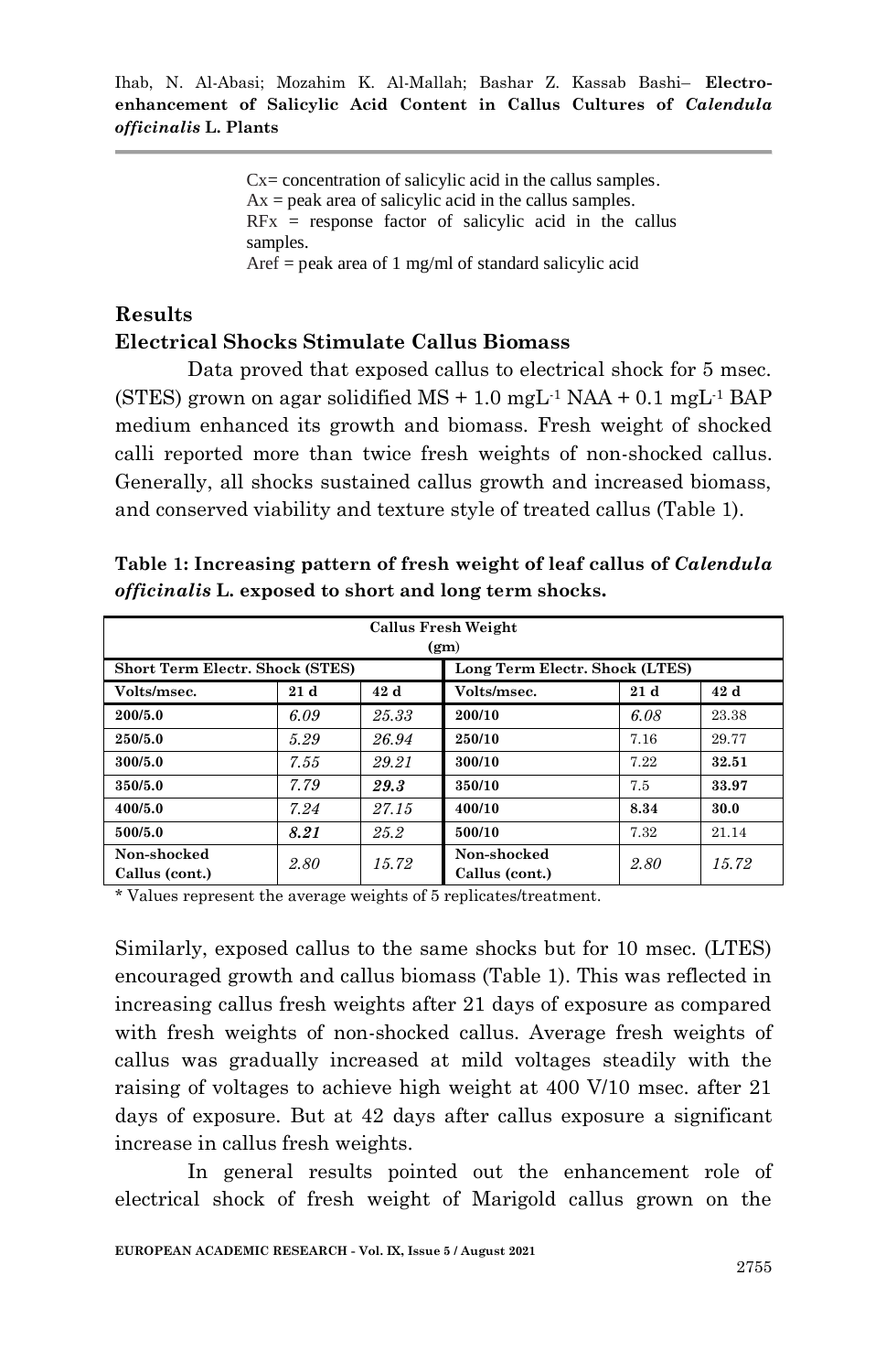medium  $MS + 1.0$  mg  $L<sup>1</sup> NAA + 0.1$  mg  $L<sup>1</sup> BAP$ . Callus biomass was increased at 42 days after exposing to each shocks 200, 250, 300, 350, 400 and 500 V/5 msec. Mild effect of these shocks also enhanced the production of compact green callus. Yellowish-green of semi-compact callus culture was produced as exposed to the shocks 200 and 250 V/5 msec. respectively (Fig.1. A, B). Visual examinations showed that callus color was deeper and more consistency in its structure. A significant increase of callus biomass at 300 and 350 V/5 msec. (Fig.1. C, D), outperforming of parameters of other treatments. Then decrease stored in the formal, chromatic and volumetric growth indicators (Fig.1. E, F) when voltage was raised to 400 and 500 V/5 msec. respectively. Exposing other group of callus samples to the same shocks but for 10 msec. stimulated growth indicators including size, biomass and physiological behavior as well as chromatic characteristics.

Shocks influence was smooth, not damage callus color, especially at the first few days after exposure, with retention vitality and green color coupled with a rapid increase of biomass, weight and size. Growth was increased dramatically after 42 days of exposure to electrical shock, this was evident in samples exposed to 200 and 250 volts (Fig 1. G, H). A distinguishable increase of callus biomass that covered and filled up the surface of the medium when exposed to 300, 350 and 400 volts (Fig.1. I, J, K). the only treatment that decrease callus weight was 500 volts (Fig.1. L).



Fig.1: Biomass of Calendula officinalis L. callus 42 days after exposure to STES and LTES grown on  $MS + 1.0$  mgL<sup>-1</sup> NAA + 0.1 mgL<sup>-1</sup> BAP medium.

A, B: Semi-compact callus produces as exposed to 200, 250 V/5msec.

C, D: Increase biomass of callus that acquired compact texture exposed to 300, 350 V/msec.

E, F: partial decrease in callus biomass exposed to 400, 500 V/5msec.

GH: Compact and dark green color callus as exposed to 200, 250 V/10 msec.

I, J, K: Normal growth with remarkable increasing in biomass of callus exposed to 300, 350 and 400  $V/10$  msee.

L: Reduced biomass of callus exposed to 500 V /10 msec.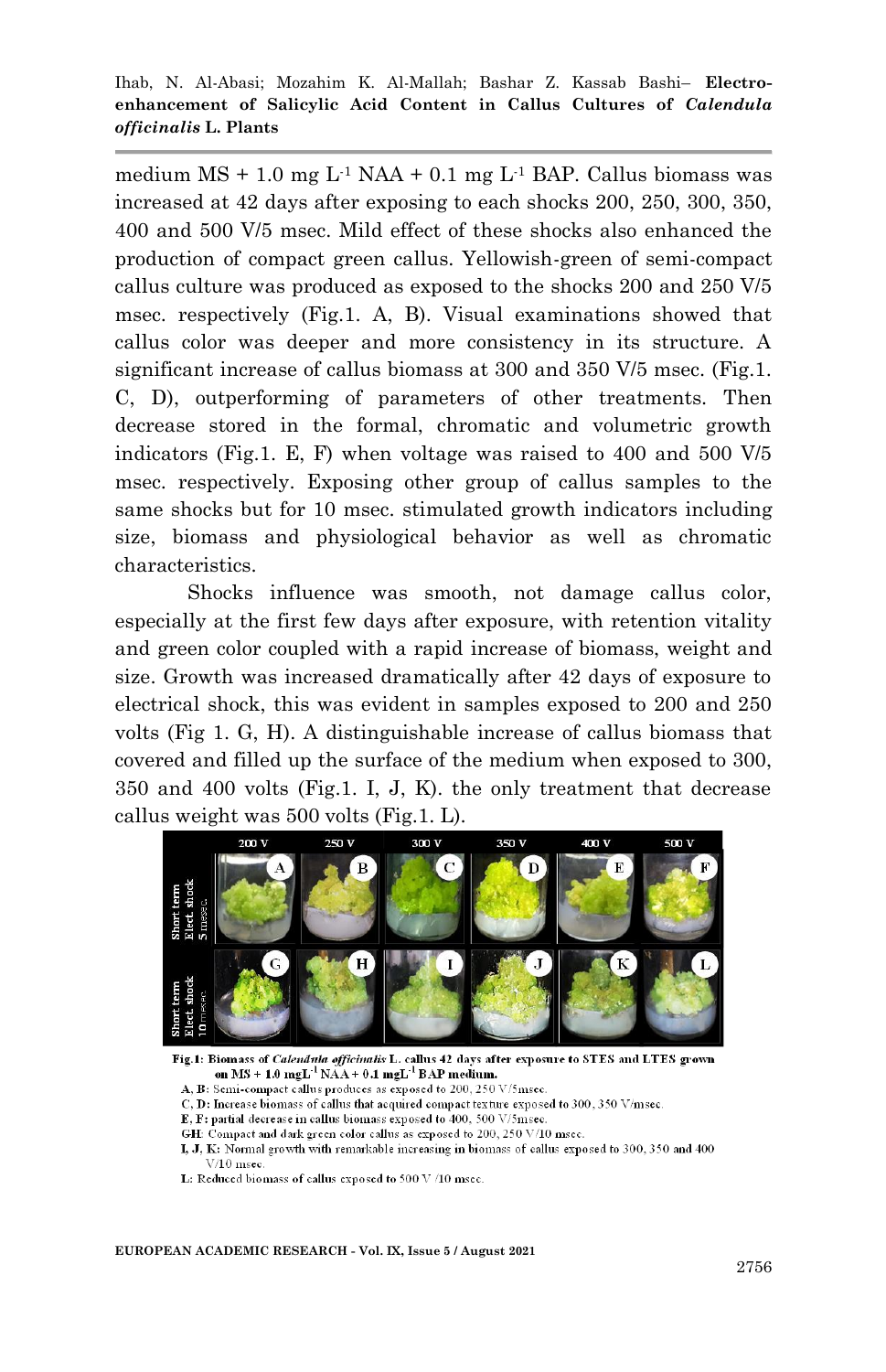#### **Stimulation of Protein Content**

Data demonstrated that electrical shocks promoted increases in protein contents of the exposed callus to various pulses for 5 msec. (Fig.2 A). Estimation of protein contents showed that the gradual increase was began from 200 V/5 msec. and reached the maximum value  $287.89 \text{ µg} \text{ gm}^{-1}$  with callus exposed to  $350 \text{ V}$ . Total protein contents were decreased gradually when voltage raised up to 400 and 500 V/5 msec., respectively.

Observations showed that subsequent increases of protein were achieved with voltage increase. The highest increase in proteins recorded 383.25 and 392.08  $\mu$ g mg<sup>-1</sup> at 300, 350 volts/10 msec. respectively. It was found that the shocks 400 and 500 volts/10 msec. decreased protein contents in treated callus (Fig. 2. B)**.**



## **Accumulation of Salicylic Acid in Shocked Callus**

The results (Table 2) confirmed the presence of SA in Marigold callus after exposed to each of STES (200, 250, 300, 350, 400, 500 /5 mesc.), that grown in the medium  $(MS + 1.0$  mg<sup>-1</sup> NAA + 0.1 mg L<sup>-1</sup> BAP). Results indicate the positive influence of electrical shocks in increasing callus growth and its biomass was reflected in high content of salicylic acid. Whereas in non-shocked callus low content of salicylic acid was recorded. Gradual increase of salicylic acid occurred as voltage raised and the highest content  $105.38 \mu g$  gm<sup>-1</sup> was in callus exposed to 350 volts/5 msec.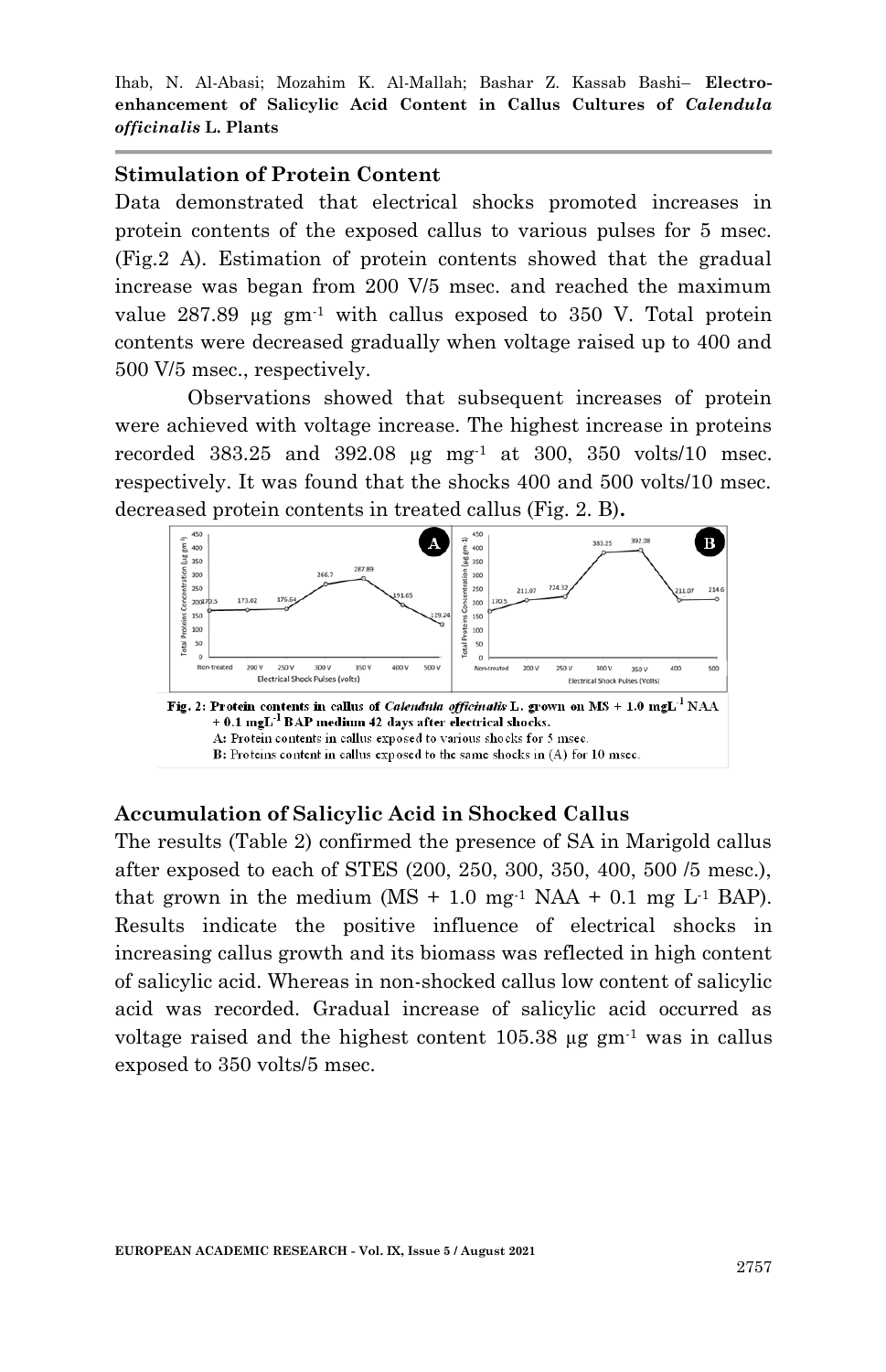|  |  | Table 2: Enhancement of salicylic acid in Calendula officinalis L.      |  |  |  |  |
|--|--|-------------------------------------------------------------------------|--|--|--|--|
|  |  | callus, exposed to different electrical shocks for 5 mesc., grown in MS |  |  |  |  |
|  |  | $+1.0$ mg L <sup>-1</sup> NAA + 0.1 mg L <sup>-1</sup> BAP medium.      |  |  |  |  |

| <b>Treatments</b>                                    |                 | Peak area | SA Conc. $(\mu g/g)$ |  |
|------------------------------------------------------|-----------------|-----------|----------------------|--|
|                                                      | 200 V/5 msec.   | 1319.692  | 18.46                |  |
| exposed to<br>shock<br>٥<br>Callus<br><b>Blectri</b> | $250 V/5$ msec. | 1625.749  | 22.74                |  |
|                                                      | 300 V/5 msec.   | 4286.694  | 59.98                |  |
|                                                      | 350 V/5 msec.   | 7531.537  | 105.38               |  |
|                                                      | 400 V/5 msec.   | 4267.167  | 59.71                |  |
|                                                      | 500 V/5 msec.   | 1725.75   | 24.14                |  |
| Un-shocked callus                                    |                 | 359.327   | 5.02                 |  |
| Standard SA (cont.)                                  |                 | 7147.510  | 100                  |  |

High performance liquid chromatography showed that callus exposed to each of shocks 200, 250, 300, 350, 400, 500 V/5 msec. as well as curves of both un-shocked and standard samples proved the presence of salicylic acid in all callus samples. Levels of salicylic acid in callus extracts samples was affected by electrical shocks in a way that led to an increase of quantity for many folds compared to untreated callus. Firstly, standard samples of salicylic acid were injected involved 3.424 min. (Fig. 3 A). Then, un-shocked callus extract sample was injected and SA curve was coinciding with the retention time in standard sample (Fig. 3 B), and followed by injection of the electrical shocked callus extracts samples, respectively. Curves data showed the variation of SA level in callus samples exposed to electric shock at 200 and 250 volts shown the starting increase of SA compared to unshocked callus sample (Fig. 3 C, D) respectively. Subsequently, SA level was increased twice in callus sample exposed to 300 V as compared with other treatments (Fig. 4 E). In sample exposed to 350 volts was found that SA content was equal or higher than the standard sample (Fig. 3 F), and levels of SA were decreased in samples exposed to shocks of 400 and 500 volts (Fig. 3 G, H) respectively.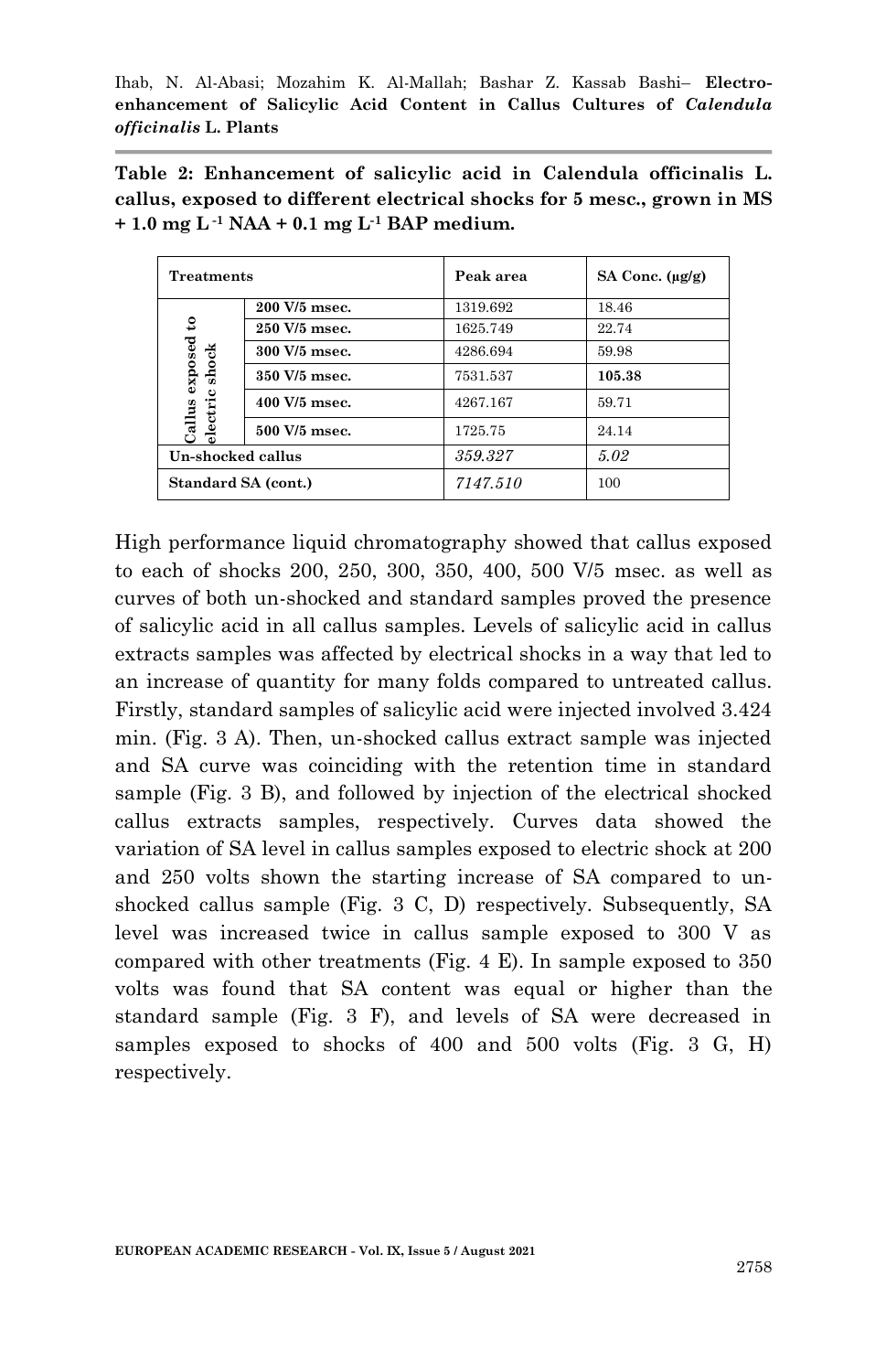

#### **Enhancement of Salicylic Acid**

The results (Table 3) clearly showed that the enhancement role of electrical shocks for 10 msec. on SA biosynthesis was significantly variable in its concentrations 42 days after exposure. Results confirmed that callus samples exposed to 200 V. stimulate increasing of SA content. This treatment resulted in four-fold increase of SA content compared to quantity in the non-shocked samples. Raising voltages to 250 volts, sustained the amount of SA. Significant increase was achieved in samples exposed to 300 V. Interestingly, highest value of SA 111.83  $\mu$ g gm<sup>-1</sup> was obtained from callus exposed 350 V. SA concentrations were gradually decreased in samples exposed to 400 and 500 volts respectively.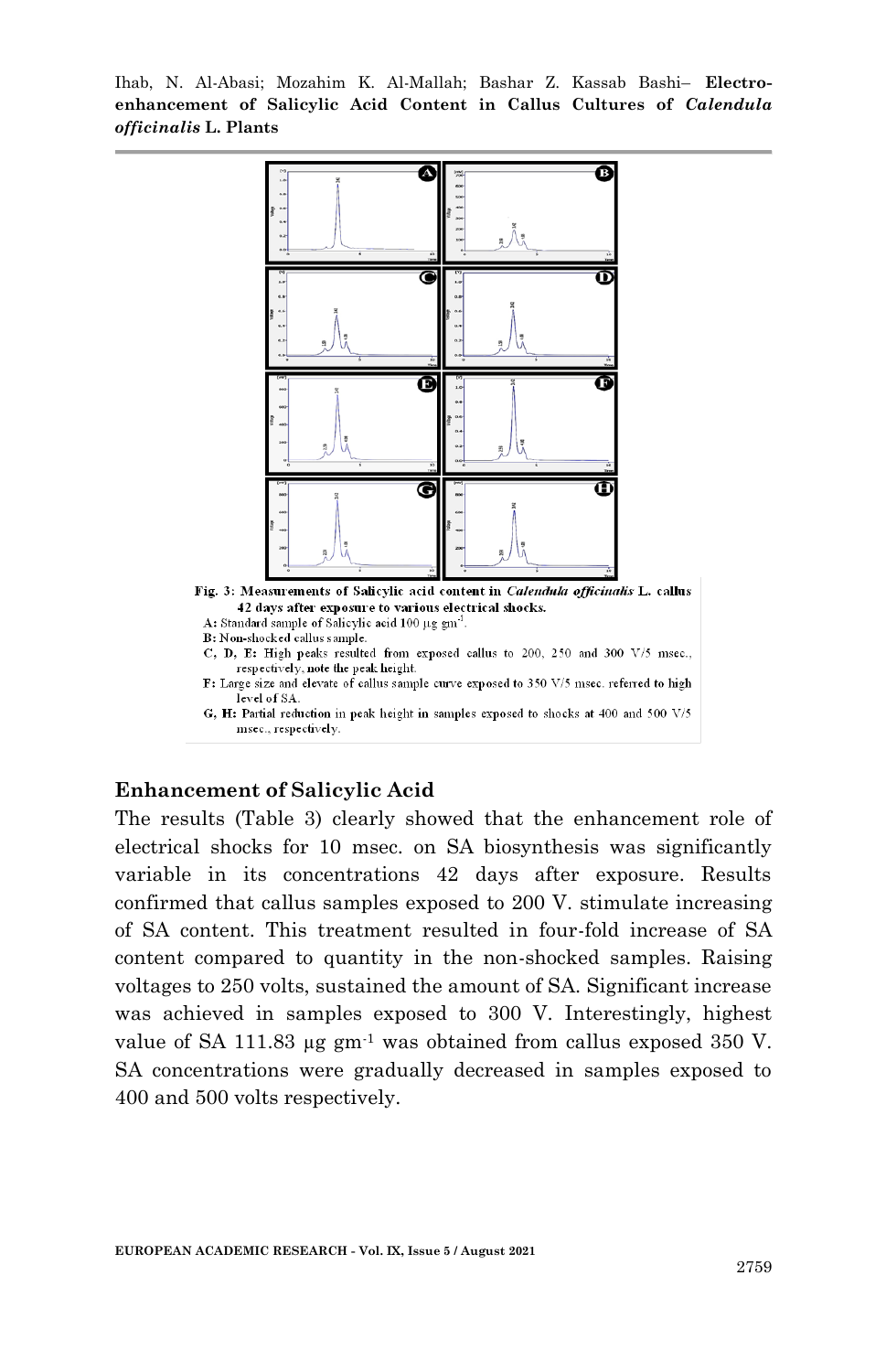| Table 3: Enhancement of salicylic acid in Calendula officinalis L.    |  |  |  |  |  |
|-----------------------------------------------------------------------|--|--|--|--|--|
| callus, exposed to different electrical shocks for 10 mesc., grown in |  |  |  |  |  |
| MS + 1.0 mg L -1 NAA + 0.1 mg L-1 BAP medium.                         |  |  |  |  |  |

| <b>Treatments</b>                     |                | Peak area | <b>SA</b>   | Conc. |
|---------------------------------------|----------------|-----------|-------------|-------|
|                                       |                |           | $(\mu g/g)$ |       |
| $\mathbf{e}$                          | 200 V/10 msec. | 1625.749  | 22.74       |       |
|                                       | 250 V/10 msec. | 1866.118  | 26.11       |       |
| exposed<br>shock<br>electri<br>Callus | 300 V/10 msec. | 6383.337  | 83.32       |       |
|                                       | 350 V/10 msec. | 7992.226  | 111.83      |       |
|                                       | 400 V/10 msec. | 3361.937  | 47.04       |       |
|                                       | 500 V/10 msec. | 2366.085  | 33.10       |       |
| Un-shocked callus                     |                | 359.327   | 5.02        |       |
| Standard SA (cont.)                   |                | 7147.510  | 100         |       |

According to standard salicylic acid curve from HPLC output (Fig. 4. A), curves of exposed calli samples after 42 days and non-exposed that grown on agar solidified medium  $MS + 1.0$  mg  $L<sup>-1</sup> NAA + 0.1$  mg  $L<sup>-1</sup>$ BAP were exactly involved the same retention time of the standard curve. Figure (4. B), this express the presence of SA in un-shocked callus sample, whereas, (Fig.4. C) recorded the height curve expressing the presence of SA and its concentration in exposed callus to electric shock of 200 V/10 mesc. Similarly curve height was increased in exposed callus to electric shock of 250 V/1 mesc. (Fig.4. D), and 300 V/10 mesc. (Fig. 4. E). The highest elevation of curve of SA concentration expressed was obtained in callus sample exposed to 350 V/10 mesc. which exceeded the height of standard sample curve (Fig. 4. F). Continuing lifting voltages up to 400 and 500 volts caused to inhibition of both build-up and accumulation of SA in the callus samples (Fig.4. G, H) respectively.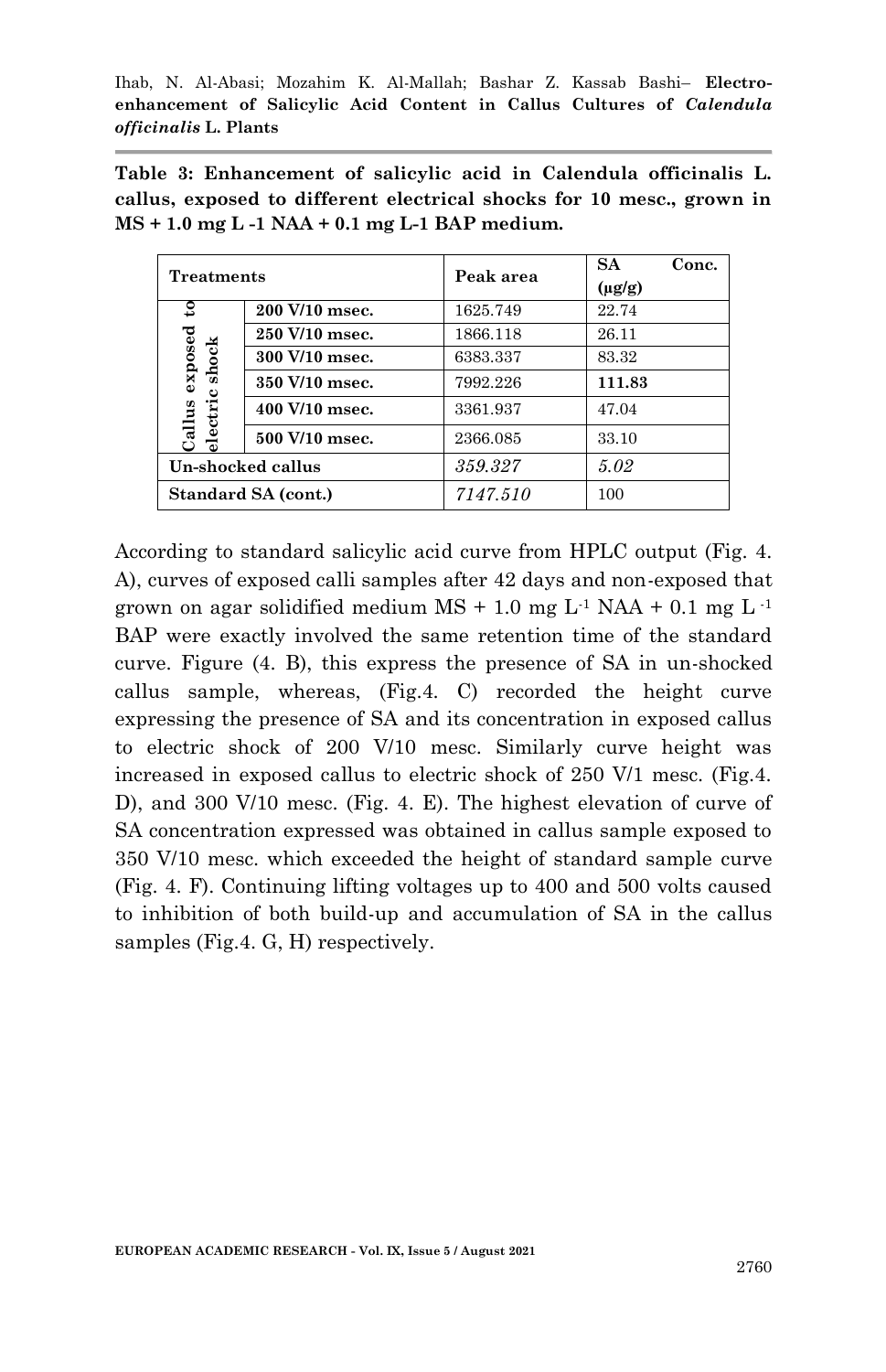

F: Great size of callus sample curve promoted by exposed to 350 V. because enriches of SA concentration.

G, H: Fractional reduction in peak height in samples exposed to shocks at 400 and 500 V/5 msec., respectively.

#### **DISCUSSION**

Stimulation of callus growth by application of electric pulses might due to either auxins movement that described as a polar orientate of callus growth in such direction (Rathore and Goldsworthy, 1985b), or to the increase of permeability of cells walls that support formation of meristem cells since more nutrients was uptake from culture media (Davey and Anthony, 2010). Many investigators attributed the increasing of callus growth to the cell content increase of nucleic acids and proteins needed for cellular division process that encouraged some physiological function that reflected on increasing fresh weights and protein contents (Al-Mallah and Salih, 2003). In this study, the enhancement of callus growth may explain to a primary sites of action at plasma-membrane level involving changes of electric potential or in enzymes activity. Other models that suggest disturbance in the metabolic machinery of cells including proteins and/or genomic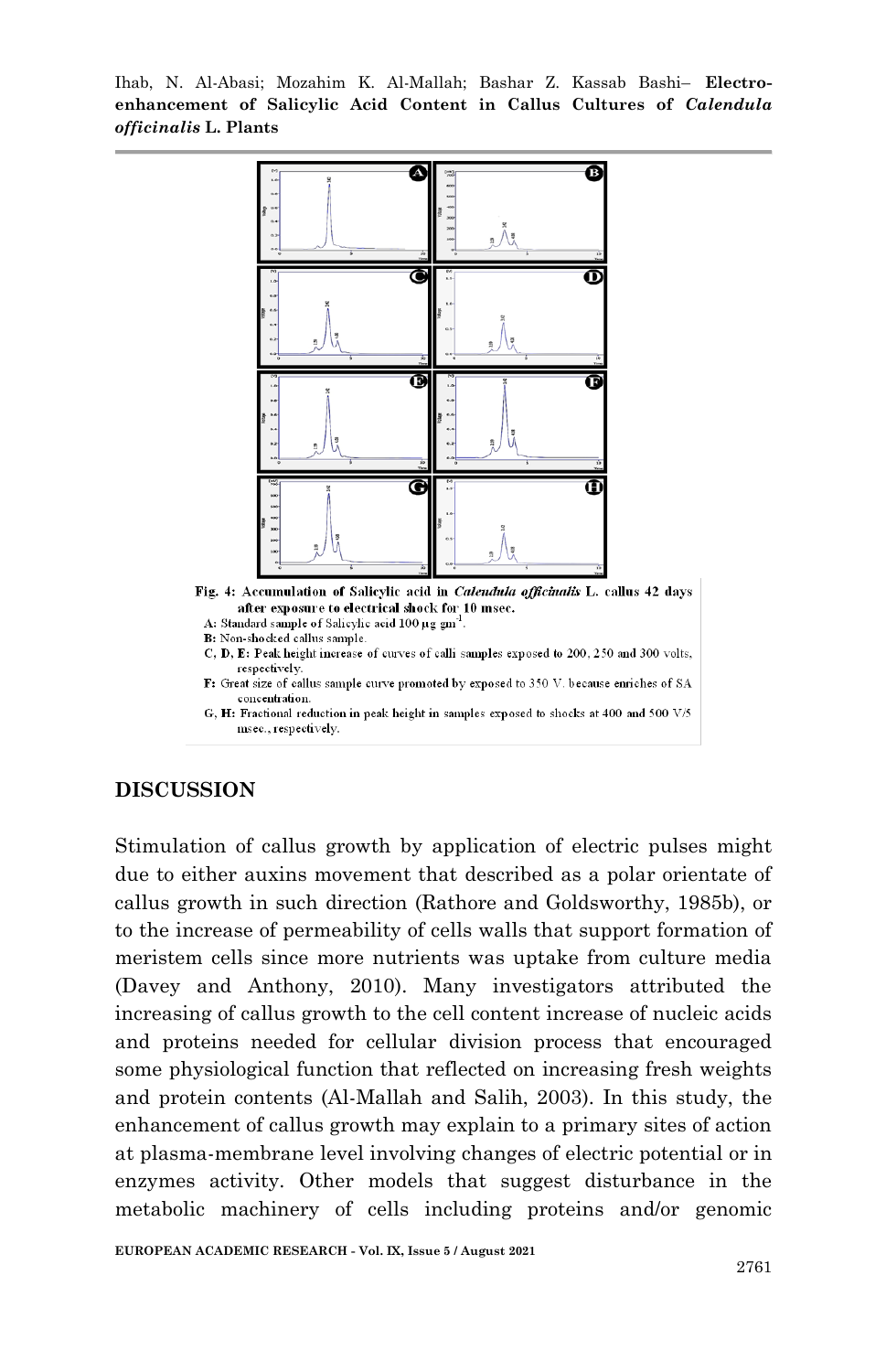molecules of DNA and RNA (Rovelli and Bennici, 2000). The dark green color of callus probably attributed to the increases content of chlorophyll, which required in uptake of extra amount of mineral elements necessary in synthesis of chlorophyll molecules (Black, *et al.,* 1971). Increasing of total proteins may be explained to the role of electrical pulses that causing changes in enzymes activity such as peroxidase that considered a strong indicator, in many plant species, for protein increase reflected positively in increasing cellular activity including the increasing that size and weight of cells (Suleiman *et al.,* 2018).

In this study, electro-enhancement of salicylic acid might due to irritation state in exposed plant cells (Blackman and Overall, 1998). Accordingly, since SA influenced cell membrane permeability and ion fluxes across them such as  $K^+$  and  $Ca^{+2}$  and  $H_2O_2$ . It was observed that conversion of benzoic acid to salicylic acid requires the presence of hydrogen peroxide  $(H_2O_2)$ . Moreover, many researchers descripted that the explanation of this situation is complex and contradictory, because of initial elevation of calcium level near the membrane can trigger membrane depolarization (Hayat *et al.,* 2013). Thereafter, ionic channels are activated either by electric activity exposure or change in the content of free  $Ca^{+2}$  and  $H_2O_2$  in the cytosol. This is may be a key signal for many regulatory processes and subsequent pathway of calcium signal transmission include hormones (jasmonic acid and salicylic acids) activities. Finally, salicylic acid synthesis may have enhanced also because an increase in  $H_2O_2$ content. This is similarly occurred in tobacco (Neuenschwander *et al.*, 1995) and *Arabidopsis thaliana* plants (Summermatter *et al.,* 1995).

#### **Acknowledgments**

The others are very grateful to the University of Mosul/ Colle. of Agric. and forest. and Colle. of Edu. for Pure Sci. for proving facilities, which allowing researchers to carry out this work in biotechnology and genetic manipulation labs in department of biology. Thanks due to Mr. Ali Al-Tamimi, Ministry of Sci. and Techno. lab. for his assistance in HPLC works.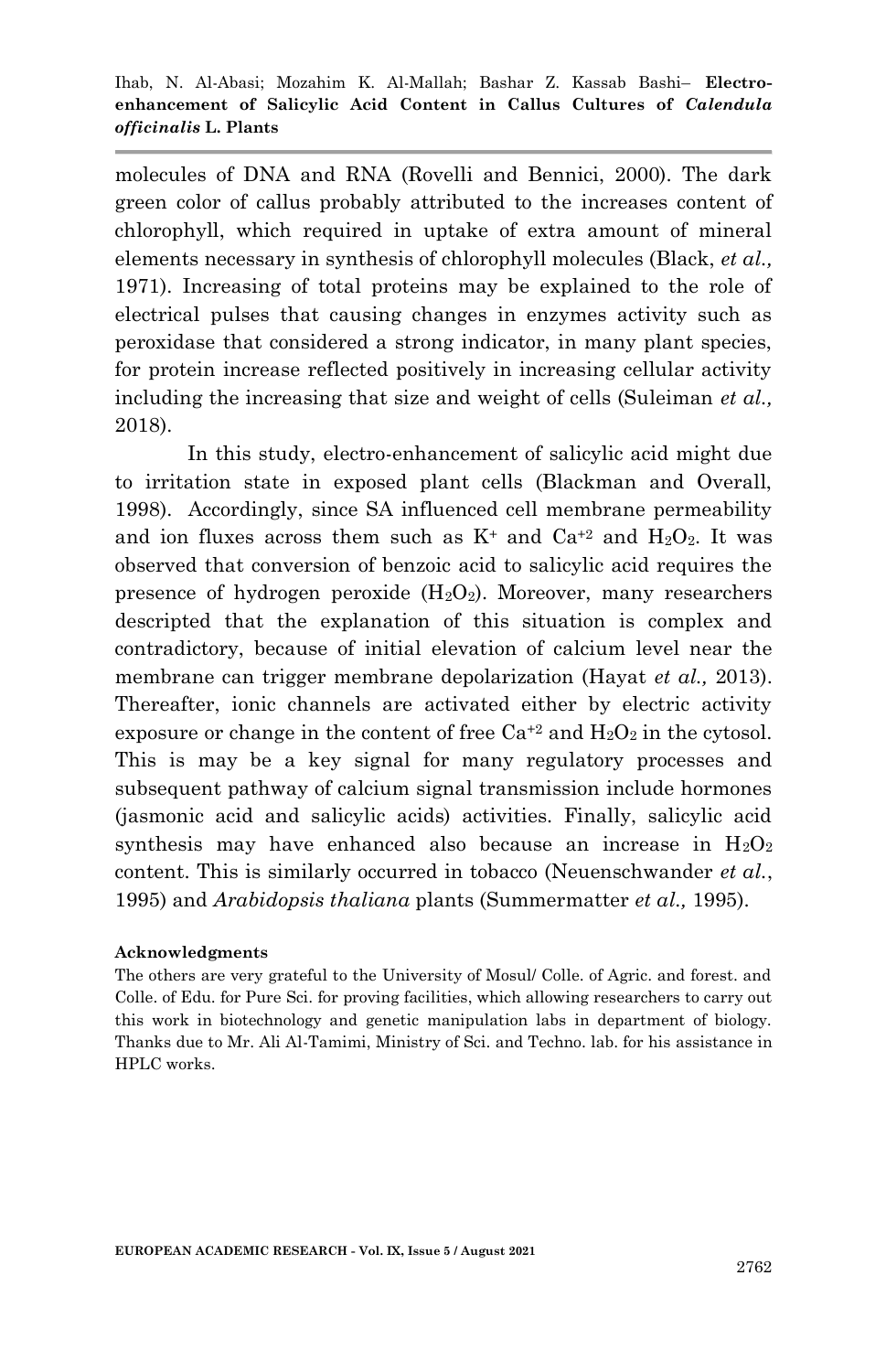#### **REFERENCES**

- 1. Al-Abasi, I. N., B. Z. Kassab Bashi and M. K. Al-Mallah (2018). Design of culture medium and leaf clones are determinant factors in callus induction of *Calendula officinalis* L. *European Academic Research*, 6: 1901 – 1913.
- **2.** Allasia, V., B. Industri, M. Ponche, M. Quentin, B. Favery and H. Keller (2018). Quantification of salicylic acid (SA) and SA-glucosides in *Arabidopsis thaliana***,** *Bio-Protocol*, 8: 1-8.
- 3. Al-Mallah, M. K. (2002). Invention of electroporation (AL Jihad 1) and its applications in plant tissue culture. Patent System 3033. Office of Standardization and quality control "C.O.S.Q.C".
- 4. Al-Mallah, M. K. and S. M. Salih (2003). Electroporation increased growth of callus, regeneration capability and protein content of *Solanum nigrum* L. Plants. *Rafidain Journal of Science*, 14: 35-42.
- 5. Al-Nema, Q. S. and M. K. AL-Mallah (2020). Electrofusion of mesophyll protoplasts of two varieties of sugar beet, (*Beta vulgaris* L.). *Journal of Life and Bio-Sciences Research*, 1: 22 –25.
- 6. Aouida, M., O. Tounekti, O. Belhadj and L.M. Mir (2003). Comparative roles of the cell wall and cell membrane in limiting uptake of xenobiotic molecules by *Saccharomyces cerevisiae*. *Antimicrob Agents Chemotherapy*, 47: 2012 – 2014.
- 7. Black, J. D., F. R. Forsyth, D. S. Fensom and R.B. Ross (1971). Electrical stimulation and its effect on growth and ion accumulation in tomato plants. *Canadian Journal of Botany*, 49: 1809 – 1815.
- 8. Blackman, L. M., and R. L. Overall (1998). Immunolocalization of the cytoskeleton to plasmodesmata of *Chara coralline*. *The Plant Journal*, 14: 733-741.
- 9. Busia, K. (2016). Fundamentals of Herbal Medicine: History, Phytopharmacology, Phytotherapeutics. Vol. 1, Xlibris Corporation, pp: 989.
- 10. Davey, M. R. and P. Anthony (2010). Plant Cell Culture Essential Methods. John Wiley & Sons, Ltd., Publication. First edition. 341 p.
- 11. Dev, S. B., D. P. Rabussay, G. Widera, and G. A. Hofmann (2000). Medical applications of electroporation. IEEE Trans*. Plasma Science*, 28: 206–223.
- 12. El-Nashar, Y.I. and A.A. Asrar (2016), Phenotypic and biochemical profile changes in calendula (*Calendula officinalis* L.) plants treated with two chemical mutagenesis. *Genetics and Molecular Research*, 15: 1 – 14.
- 13. Hayat, S.; A. Ahmad and M. N. Alyemeni (2013). Salicylic Acid Plant Growth and Development. Springer Dordrecht Heidelberg, London. Pp 389.
- 14. Kimura, M., B. Delia, and R. Amaya (2002). A scheme for obtaining standards and HPLC quantification of leafy vegetable carotenoids. *Food Chemistry*, 78: 389 – 398.
- 15. Larç*i*n, O.; D. A. Körpe, Ö. D. İşer*i* and F. İ. Şah*i*n (2015). Phenolic composition and antibacterial act*i*v*i*ty of crude methanol*i*c *Calendula officinalis* flower extract against plant pathogen*i*c bacteria. *European Journal of Biology*, 74: 25 – 33.